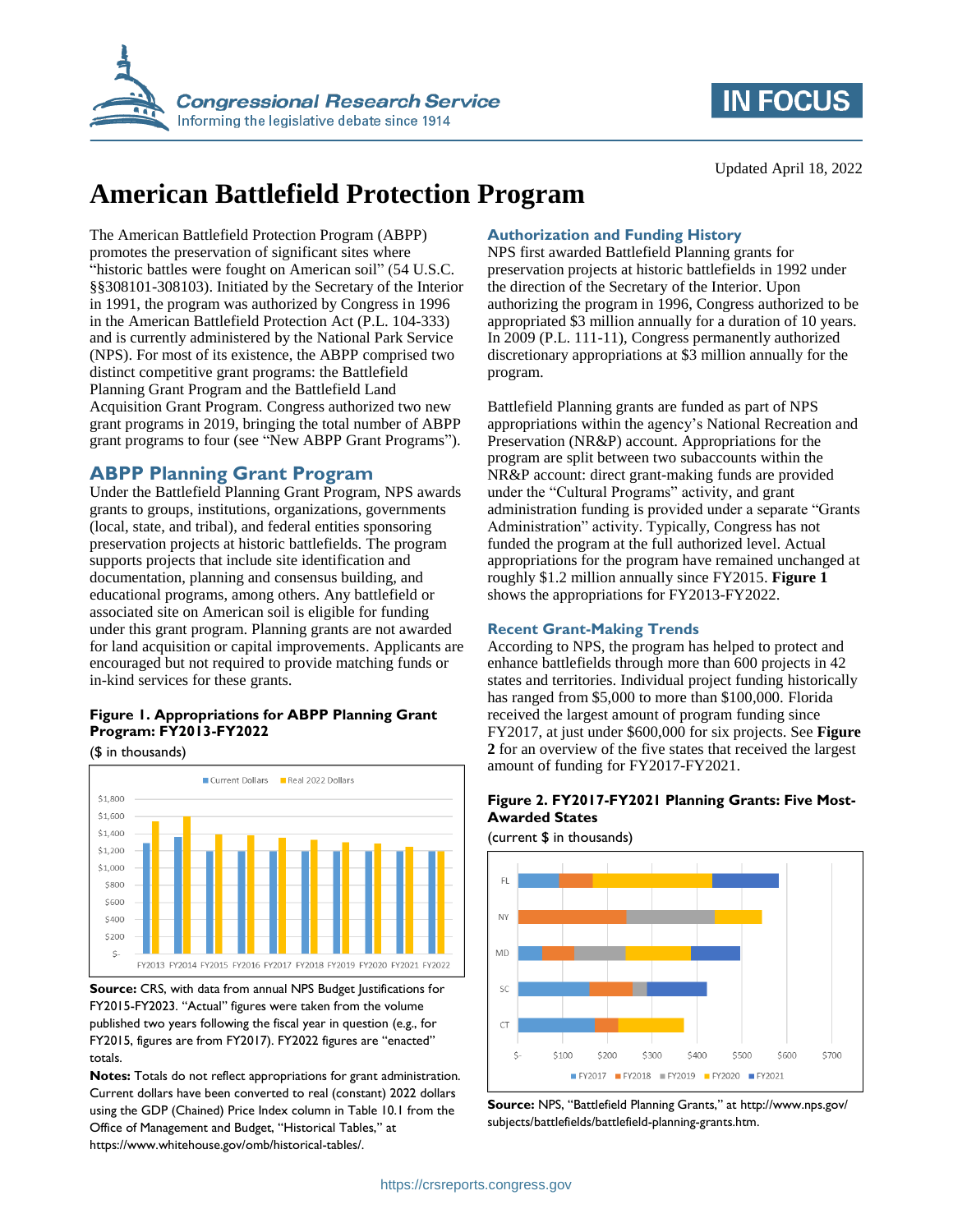## **ABPP Land Acquisition Grant Program**

Under the ABPP Battlefield Land Acquisition Grant Program, grants are awarded to state and local governments seeking fee simple acquisition of eligible battlefield land or the acquisition of permanent, protective interests (easements) in battlefield land. Eligible sites for Battlefield Acquisition grants pertain to Revolutionary War, War of 1812, or Civil War battlefield lands. Specifically, eligible sites are limited to Civil War battlefields listed in the Civil War Sites Advisory Commission's 1993 *Report on the Nation's Civil War Battlefields* and, as of 2014, those listed in the 2007 *The Revolutionary War and War of 1812 Historic Preservation Study* (P.L. 113-291). Grants awarded through this program require at least a 50% nonfederal cost share (54 U.S.C. §308103(d)).

## <span id="page-1-1"></span>**Figure 3. Appropriations for ABPP Land Acquisition Grant Program: FY2013-FY2022**

(\$ in thousands)



**Source:** CRS, with data from annual NPS Budget Justifications for FY2015-FY2023. "Actual" figures were taken from the volume published two years following the fiscal year in question (e.g., for FY2015, figures are from FY2017). FY2022 figures reflect "enacted" totals.

**Notes:** Current dollars have been converted to real (constant) 2022 dollars (see note in **[Figure 1](#page-0-0)**). Figures for FY2021 and FY2022 include grant administration funding for three programs—the Land Acquisition program and the two new ABPP programs funded through the Land and Water Conservation Fund (see "[New ABPP](#page-1-0)  [Grant Programs](#page-1-0)").

#### **Authorization and Funding History**

Funding for the Land Acquisition program comes from the Land and Water Conservation Fund (LWCF; 54 U.S.C. §§200301 et seq.). Appropriations were previously considered discretionary funding provided to NPS in its Land Acquisition and State Assistance account, under the "Federal Land Acquisition" activity (although the grants are for state and local acquisition). Congress first appropriated funding for this program in 1998 as part of the Omnibus Consolidated and Emergency Supplemental Appropriations Act, 1999 (P.L. 105-277). Congress authorized appropriations for the program multiple times, most recently in 2019, by increasing authorized appropriations to \$18 million per year through FY2028 (P.L. 116-94).

In August 2020, the Great American Outdoors Act (GAOA; P.L. 116-152) established mandatory spending for the LWCF. As a result, funding for the ABPP Land Acquisition program is now a mandatory appropriation, and the President and/or Congress may determine the level of

funding for the program. For FY2022, Congress allocated \$18.9 million from the LWCF to the ABPP program, nearly \$17 million of which was for the Land Acquisition program. **[Figure 3](#page-1-1)** shows the appropriations for FY2013- FY2022.

#### **Recent Grant-Making Trends**

Since FY2016, ABPP has awarded grants to 15 different states. From FY2017 to FY2021, the state that received the most grant funding was Virginia, with nearly \$17 million. (**[Figure 4](#page-1-2)**). The second-most-awarded state, Pennsylvania, received just under \$5 million. See **[Figure 4](#page-1-2)** for an overview of the five states that received the largest amounts of funding for FY2017-FY2021.

#### <span id="page-1-2"></span>**Figure 4. FY2017-FY2021 Land Acquisition Grants: Five Most-Awarded States**

(current \$ in thousands)



**Sources:** FY2020 and FY2021 totals are from NPS, "Annual Report on the Programmatic Agreement Regarding the Preservation Planning Grants and Battlefield Land Acquisition Grants." FY2017-FY2019 totals were provided to CRS by NPS.

## <span id="page-1-0"></span>**New ABPP Grant Programs**

In 2019, Congress authorized two new ABPP grant programs (P.L. 116-94). The Battlefield Interpretation Modernization Grant Program (54 U.S.C. §308104) funds projects and programs that deploy technology to modernize battlefield interpretation and education. The Battlefield Restoration Grant Program (54 U.S.C. §308105) provides funding for projects that restore day-of-battle conditions on land preserved under the ABPP Land Acquisition Program. Both programs require a minimum 1:1 federal to nonfederal match for project proposals. Congress authorized up to \$1 million in appropriations for each program for each of FY2020 through FY2028.

Congress first appropriated funding for these programs in FY2021. In October 2021, NPS announced that 11 grants, totaling more than \$900,000, were awarded as part of the Battlefield Interpretation program. Grants for the Battlefield Restoration program were not awarded in FY2021; however, NPS announced the first grant cycle for the program in FY2022. For FY2022, each program received \$0.9 million of the \$18.9 million LWCF mandatory appropriation.

**Mark K. DeSantis**, Analyst in Natural Resources Policy